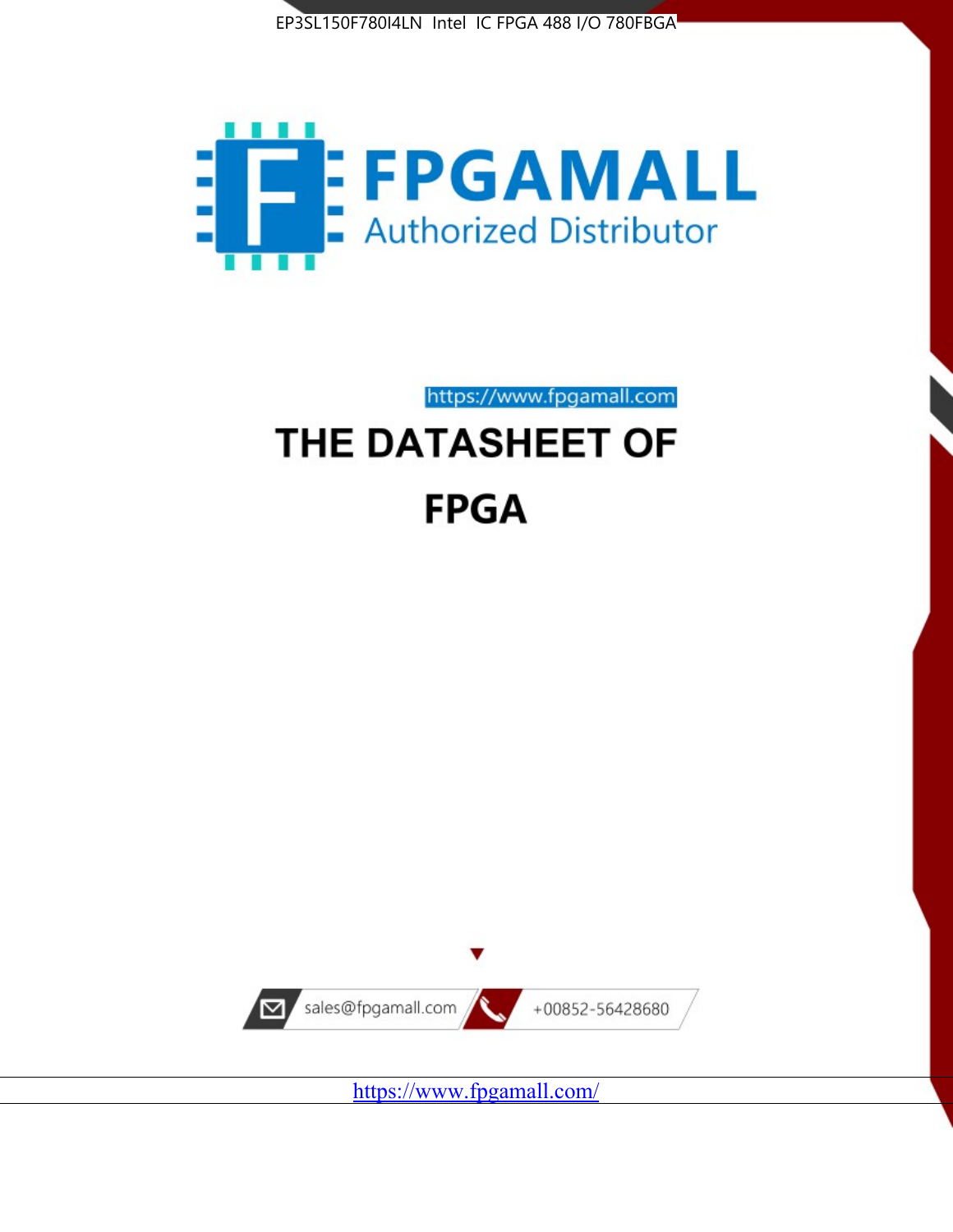EP3SL150F780I4LN Intel IC FPGA 488 I/O 780FBGA



# **1. Stratix III Device Family Overview**

**SIII51001-1.8**

The Stratix® III family provides one of the most architecturally advanced, high-performance, low-power FPGAs in the marketplace.

Stratix III FPGAs lower power consumption through Altera's innovative Programmable Power Technology, which provides the ability to turn on the performance where needed and turn down the power consumption for blocks not in use. Selectable Core Voltage and the latest in silicon process optimizations are also employed to deliver the industry's lowest power, high-performance FPGAs.

Specifically designed for ease of use and rapid system integration, the Stratix III FPGA family offers two variants optimized to meet different application needs:

- The Stratix III *L* family provides balanced logic, memory, and multiplier ratios for mainstream applications.
- The Stratix III *E* family is memory- and multiplier-rich for data-centric applications.

Modular I/O banks with a common bank structure for vertical migration lend efficiency and flexibility to the high-speed I/O. Package and die enhancements with dynamic on-chip termination, output delay, and current strength control provide best-in-class signal integrity.

Based on a 1.1-V, 65-nm all-layer copper SRAM process, the Stratix III family is a programmable alternative to custom ASICs and programmable processors for high-performance logic, digital signal processing (DSP), and embedded designs.

Stratix III devices include optional configuration bit stream security through volatile or non-volatile 256-bit Advanced Encryption Standard (AES) encryption. Where ultra-high reliability is required, Stratix III devices include automatic error detection circuitry to detect data corruption by soft errors in the configuration random-access memory (CRAM) and user memory cells.

# **Features Summary**

Stratix III devices offer the following features:

- 48,000 to 338,000 equivalent logic elements (LEs) (refer to Table 1–1)
- 2,430 to 20,497 Kbits of enhanced TriMatrix memory consisting of three RAM block sizes to implement true dual-port memory and FIFO buffers
- High-speed DSP blocks provide dedicated implementation of 9×9, 12×12, 18×18, and 36×36 multipliers (at up to 550 MHz), multiply-accumulate functions, and finite impulse response (FIR) filters
- I/O:GND:PWR ratio of 8:1:1 along with on-die and on-package decoupling for robust signal integrity
- Programmable Power Technology, which minimizes power while maximizing device performance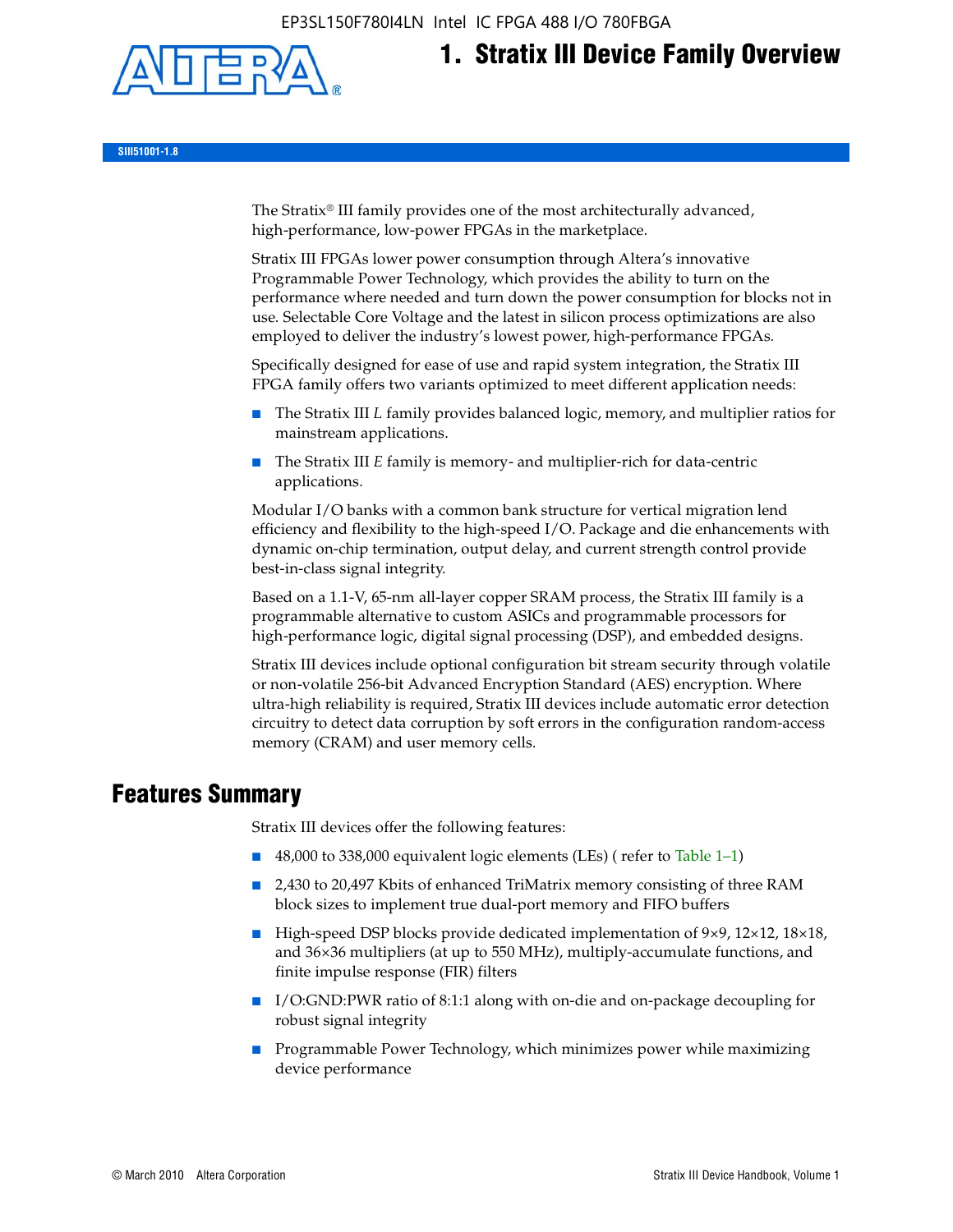- Selectable Core Voltage, available in low-voltage devices (L ordering code suffix), enables selection of lowest power or highest performance operation
- Up to 16 global clocks, 88 regional clocks, and 116 peripheral clocks per device
- Up to 12 phase-locked loops (PLLs) per device that support PLL reconfiguration, clock switchover, programmable bandwidth, clock synthesis, and dynamic phase shifting
- Memory interface support with dedicated DQS logic on all I/O banks
- Support for high-speed external memory interfaces including DDR, DDR2, DDR3 SDRAM, RLDRAM II, QDR II, and QDR II+ SRAM on up to 24 modular I/O banks
- Up to 1,104 user I/O pins arranged in 24 modular I/O banks that support a wide range of industry I/O standards
- Dynamic On-Chip Termination (OCT) with auto calibration support on all  $I/O$ banks
- High-speed differential I/O support with serializer/deserializer (SERDES) and dynamic phase alignment (DPA) circuitry for 1.6 Gbps performance
- Support for high-speed networking and communications bus standards including SPI-4.2, SFI-4, SGMII, Utopia IV, 10 Gigabit Ethernet XSBI, Rapid I/O, and NPSI
- The only high-density, high-performance FPGA with support for 256-bit AES volatile and non-volatile security key to protect designs
- Robust on-chip hot socketing and power sequencing support
- Integrated cyclical redundancy check (CRC) for configuration memory error detection with critical error determination for high availability systems support
- Built-in error correction coding (ECC) circuitry to detect and correct data errors in M144K TriMatrix memory blocks
- Nios<sup>®</sup> II embedded processor support
- Support for multiple intellectual property megafunctions from Altera® MegaCore® functions and Altera Megafunction Partners Program (AMPPSM)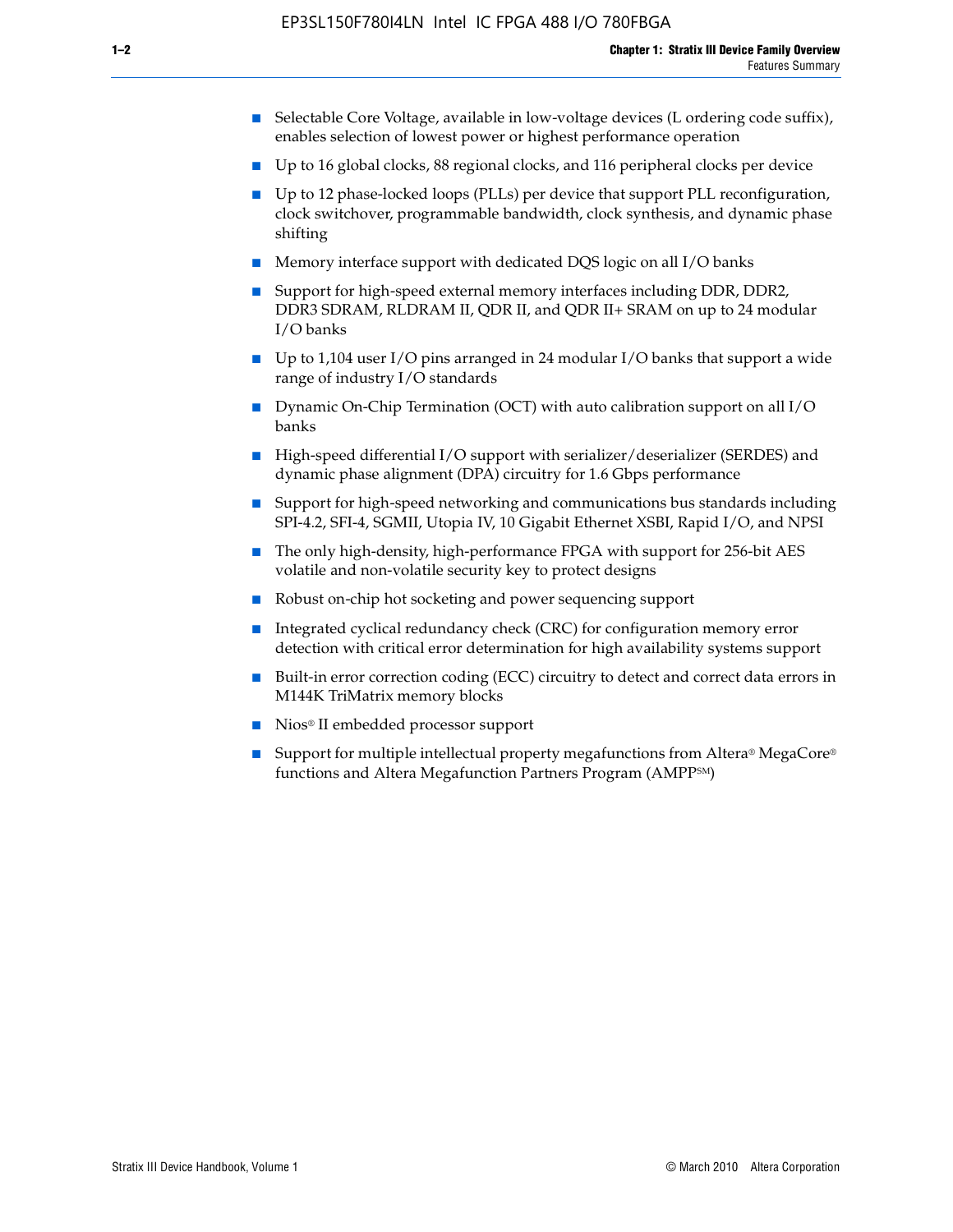#### Table 1–1 lists the Stratix III FPGA family features.

|                                | Device/<br><b>Feature</b> | <b>ALMs</b> | <b>LEs</b> | M9K<br><b>Blocks</b> | <b>M144K</b><br><b>Blocks</b> | <b>MLAB</b><br><b>Blocks</b> | <b>Total</b><br><b>Embedded</b><br><b>RAM Kbits</b> | <b>MLAB</b><br><b>RAM</b><br><b>Kbits</b><br>(1) | <b>Total</b><br><b>RAM</b><br>Kbits $(2)$ | $18\times18$ -bit<br><b>Multipliers</b><br>(FIR Mode) | <b>PLLs</b><br>(3) |
|--------------------------------|---------------------------|-------------|------------|----------------------|-------------------------------|------------------------------|-----------------------------------------------------|--------------------------------------------------|-------------------------------------------|-------------------------------------------------------|--------------------|
|                                | EP3SL50                   | 19K         | 47.5K      | 108                  | 6                             | 950                          | 1,836                                               | 297                                              | 2,133                                     | 216                                                   | 4                  |
|                                | EP3SL70                   | 27K         | 67.5K      | 150                  | 6                             | 1,350                        | 2,214                                               | 422                                              | 2,636                                     | 288                                                   | 4                  |
| <b>Stratix III</b><br>Logic    | EP3SL110                  | 43K         | 107.5K     | 275                  | 12                            | 2,150                        | 4,203                                               | 672                                              | 4,875                                     | 288                                                   | 8                  |
| Family                         | EP3SL150                  | 57K         | 142.5K     | 355                  | 16                            | 2,850                        | 5,499                                               | 891                                              | 6,390                                     | 384                                                   | 8                  |
|                                | EP3SL200                  | 80K         | 200K       | 468                  | 36                            | 4,000                        | 9,396                                               | 1,250                                            | 10,646                                    | 576                                                   | 12                 |
|                                | EP3SL340                  | 135K        | 337.5K     | 1,040                | 48                            | 6,750                        | 16,272                                              | 2,109                                            | 18,381                                    | 576                                                   | 12                 |
|                                | EP3SE50                   | 19K         | 47.5K      | 400                  | 12                            | 950                          | 5,328                                               | 297                                              | 5,625                                     | 384                                                   | 4                  |
| <b>Stratix III</b><br>Enhanced | EP3SE80                   | 32K         | 80K        | 495                  | 12 <sup>2</sup>               | 1,600                        | 6,183                                               | 500                                              | 6,683                                     | 672                                                   | 8                  |
| Family                         | EP3SE110                  | 43K         | 107.5K     | 639                  | 16                            | 2,150                        | 8.055                                               | 672                                              | 8,727                                     | 896                                                   | 8                  |
|                                | EP3SE260                  | 102K        | 255K       | 864                  | 48                            | 5,100                        | 14,688                                              | 1,594                                            | 16,282                                    | 768                                                   | 12                 |

**Table 1–1.** FPGA Family Features for Stratix III Devices

**Notes to Table 1–1:**

(1) MLAB ROM mode supports twice the number of MLAB RAM Kbits.

(2) For total ROM Kbits, use this equation to calculate: Total ROM Kbits = Total Embedded RAM Kbits +  $[(# of MLAB blocks × 640)/1024]$ 

(3) The availability of the PLLs shown in this column is based on the device with the largest package. Refer to the *[Clock Networks and PLLs in Stratix](http://www.altera.com/literature/hb/stx3/stx3_siii51006.pdf)  [III Devices](http://www.altera.com/literature/hb/stx3/stx3_siii51006.pdf)* chapter in volume 1 of the *Stratix III Device Handbook* for the availability of the PLLs for each device.

> The Stratix III logic family (*L*) offers balanced logic, memory, and multipliers to address a wide range of applications, while the enhanced family (*E*) offers more memory and multipliers per logic and is ideal for wireless, medical imaging, and military applications.

Stratix III devices are available in space-saving FineLine BGA (FBGA) packages (refer to Table 1–2 and Table 1–3).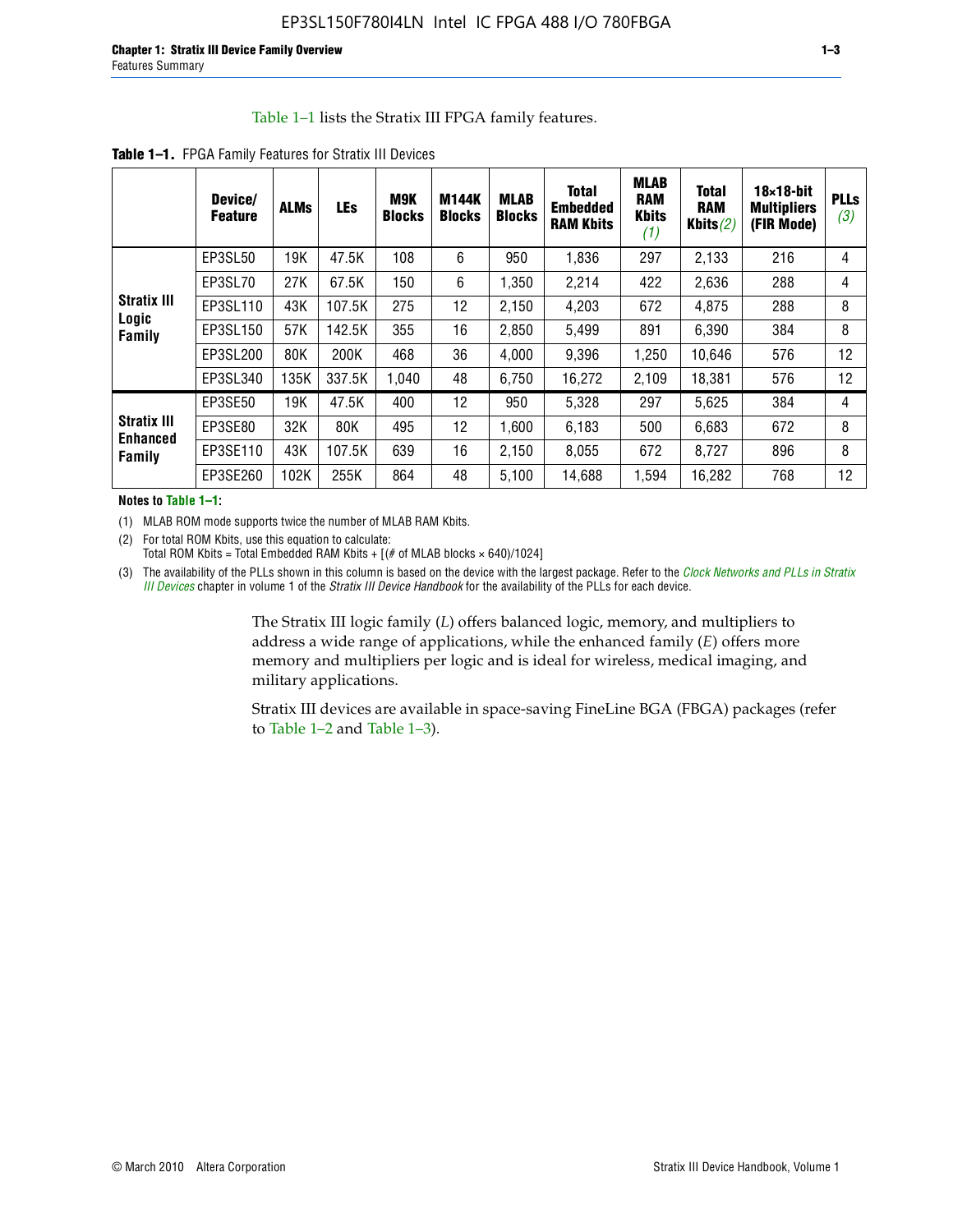Table 1–2 lists the Stratix III FPGA package options and I/O pin counts.

| <b>Device</b> | 484-Pin<br><b>FineLine</b><br>BGA(2) | <b>780-Pin</b><br><b>FineLine</b><br>BGA(2) | 1152-Pin<br><b>FineLine</b><br>BGA(2) | <b>1517-Pin</b><br><b>FineLine BGA</b><br>(3) | <b>1760-Pin</b><br><b>FineLine BGA</b><br>(3) |
|---------------|--------------------------------------|---------------------------------------------|---------------------------------------|-----------------------------------------------|-----------------------------------------------|
| EP3SL50       | 296                                  | 488                                         |                                       |                                               |                                               |
| EP3SL70       | 296                                  | 488                                         |                                       |                                               |                                               |
| EP3SL110      |                                      | 488                                         | 744                                   |                                               |                                               |
| EP3SL150      |                                      | 488                                         | 744                                   |                                               |                                               |
| EP3SL200      |                                      | 488 $(5)$                                   | 744                                   | 976                                           |                                               |
| EP3SL340      |                                      |                                             | 744 $(4)$                             | 976                                           | 1,120                                         |
| EP3SE50       | 296                                  | 488                                         |                                       |                                               |                                               |
| EP3SE80       |                                      | 488                                         | 744                                   |                                               |                                               |
| EP3SE110      |                                      | 488                                         | 744                                   |                                               |                                               |
| EP3SE260      |                                      | 488(5)                                      | 744                                   | 976                                           |                                               |

**Table 1–2.** Package Options and I/O Pin Counts *(Note 1)*

**Notes to Table 1–2:**

(1) The arrows indicate vertical migration.

- (2) All I/O pin counts include eight dedicated clock inputs (CLK1p, CLK1n, CLK3p, CLK3n, CLK8p, CLK8n, CLK10p, and CLK10n) that can be used for data inputs.
- (3) All I/O pin counts include eight dedicated clock inputs (CLK1p, CLK1n, CLK3p, CLK3n, CLK8p, CLK8n, CLK10p, and CLK10n) and eight dedicated corner PLL clock inputs (PLL\_L1\_CLKp, PLL\_L1\_CLKn, PLL\_L4\_CLKp, PLL\_L4\_CLKn, PLL\_R4\_CLKp, PLL\_R4\_CLKn, PLL\_R1\_CLKp, and PLL\_R1\_CLKn) that can be used for data inputs.
- (4) The EP3SL340 FPGA is offered only in the H1152 package, but not offered in the F1152 package.
- (5) The EP3SE260 and EP3SL200 FPGAs are offered only in the H780 package, but not offered in the F780 package.

All Stratix III devices support vertical migration within the same package (for example, you can migrate between the EP3SL50 and EP3SL70 devices in the 780-pin FineLine BGA package). Vertical migration allows you to migrate to devices whose dedicated pins, configuration pins, and power pins are the same for a given package across device densities.

To ensure that a board layout supports migratable densities within one package offering, enable the applicable vertical migration path within the Quartus® II software. On the Assignments menu, point to **Device** and click **Migration Devices**. You can migrate from the *L* family to the *E* family without increasing the number of LEs available. This minimizes the cost of vertical migration.

Table 1–3 lists the Stratix III FineLine BGA (FBGA) package sizes.

**Table 1–3.** FineLine BGA Package Sizes

| <b>Dimension</b>     | <b>484 Pin</b> | <b>780 Pin</b> | <b>1152 Pin</b> | <b>1517 Pin</b> | <b>1760 Pin</b> |
|----------------------|----------------|----------------|-----------------|-----------------|-----------------|
| Pitch (mm)           | 1.00           | 1.00           | 1.00            | 1.00            | 1.00            |
| Area $(mm2)$         | 529            | 841            | 1.225           | 1.600           | 1.849           |
| Length/Width (mm/mm) | 23/23          | 29/29          | 35/35           | 40/40           | 43/43           |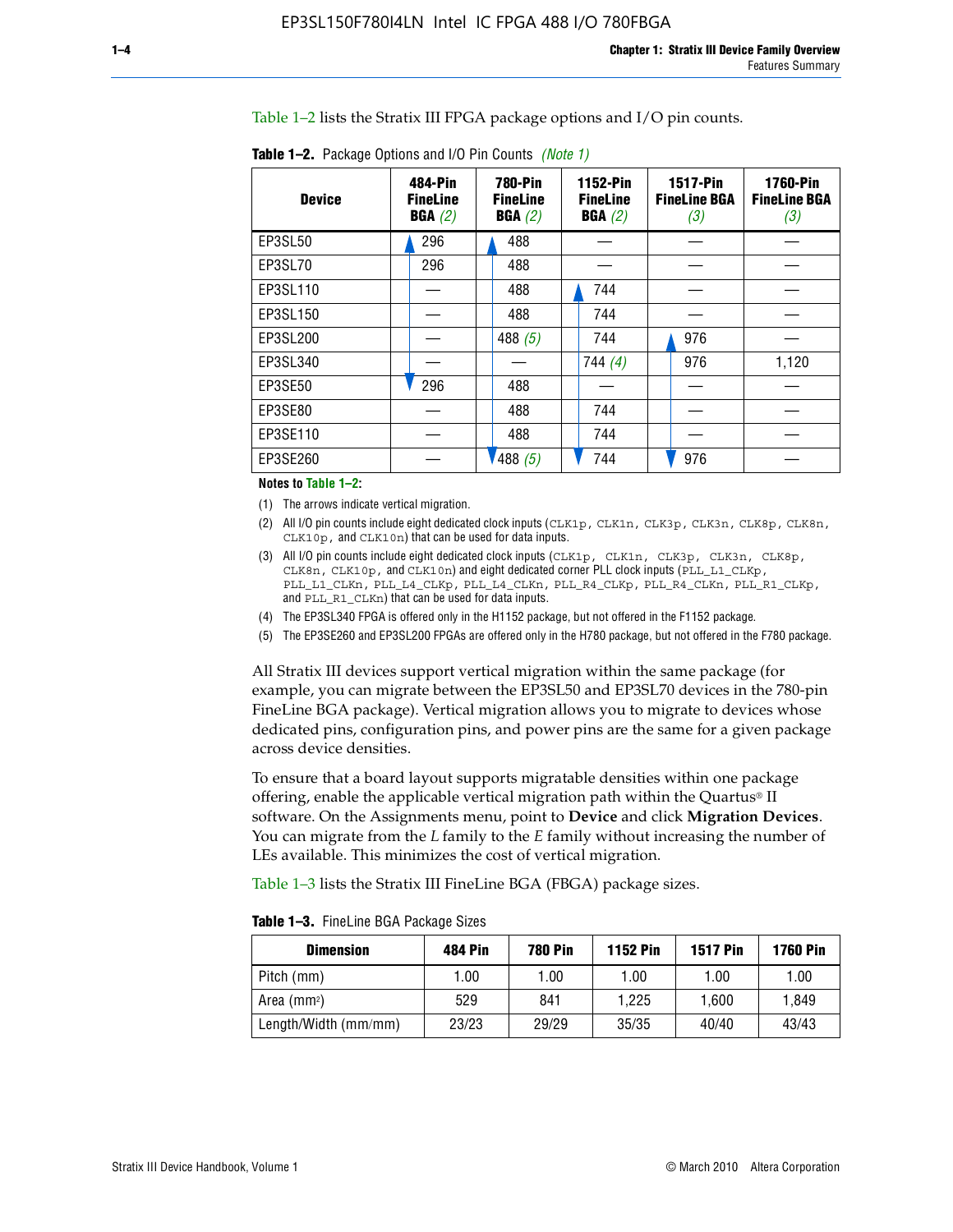Table 1–4 lists the Stratix III Hybrid FineLine BGA (HBGA) package sizes.

**Table 1–4.** Hybrid FineLine BGA Package Sizes

| <b>Dimension</b>     | <b>780 Pin</b> | <b>1152 Pin</b> |
|----------------------|----------------|-----------------|
| Pitch (mm)           | 1.00           | 1.00            |
| Area $(mm^2)$        | 1.089          | 1.600           |
| Length/Width (mm/mm) | 33/33          | 40/40           |

Stratix III devices are available in up to three speed grades: –2, –3, and –4, with –2 being the fastest. Stratix III devices are offered in both commercial and industrial temperature range ratings with leaded and lead-free packages. Selectable Core Voltage is available in specially marked low-voltage devices (*L* ordering code suffix).

Table 1–5 lists the Stratix III device speed grades.

Table 1-5. Speed Grades for Stratix III Devices (Part 1 of 2)

| <b>Device</b> | <b>Temperature</b><br>Grade | 484 - Pin<br><b>FineLine</b><br><b>BGA</b> | <b>780-Pin</b><br><b>FineLine</b><br><b>BGA</b> | <b>780-Pin</b><br><b>Hybrid</b><br><b>FineLine</b><br><b>BGA</b> | 1152-Pin<br><b>FineLine</b><br><b>BGA</b> | 1152-Pin<br><b>Hybrid</b><br><b>FineLine</b><br><b>BGA</b> | 1517-Pin<br><b>FineLine</b><br><b>BGA</b> | <b>1760-Pin</b><br><b>FineLine</b><br><b>BGA</b> |
|---------------|-----------------------------|--------------------------------------------|-------------------------------------------------|------------------------------------------------------------------|-------------------------------------------|------------------------------------------------------------|-------------------------------------------|--------------------------------------------------|
| EP3SL50       | Commercial                  | $-2, -3, -4,$<br>$-4L$                     | $-2, -3, -4,$<br>$-4L$                          |                                                                  |                                           |                                                            |                                           |                                                  |
|               | Industrial                  | $-3, -4, -4L$                              | $-3, -4, -4L$                                   | $\overline{\phantom{0}}$                                         | $\equiv$                                  | $\equiv$                                                   | $\equiv$                                  | $\equiv$                                         |
| EP3SL70       | Commercial                  | $-2, -3, -4,$<br>$-41$                     | $-2, -3, -4,$<br>$-41$                          |                                                                  |                                           |                                                            |                                           |                                                  |
|               | Industrial                  | $-3, -4, -4L$                              | $-3, -4, -4L$                                   | $\equiv$                                                         | $\overline{\phantom{0}}$                  | $\overline{\phantom{0}}$                                   | $\overline{\phantom{0}}$                  | $\overline{\phantom{0}}$                         |
| EP3SL110      | Commercial                  |                                            | $-2, -3, -4,$<br>$-4L$                          |                                                                  | $-2, -3, -4,$<br>$-4L$                    |                                                            |                                           |                                                  |
|               | Industrial                  | $\overline{\phantom{0}}$                   | $-3, -4, -4L$                                   | $\frac{1}{1}$                                                    | $-3, -4, -4L$                             | $\frac{1}{2}$                                              | $\equiv$                                  | $\overline{\phantom{0}}$                         |
| EP3SL150      | Commercial                  |                                            | $-2, -3, -4,$<br>$-41$                          |                                                                  | $-2, -3, -4,$<br>$-41$                    |                                                            |                                           |                                                  |
|               | Industrial                  |                                            | $-3, -4, -4L$                                   | $\equiv$                                                         | $-3, -4, -4L$                             |                                                            | $\qquad \qquad -$                         | $\equiv$                                         |
| EP3SL200      | Commercial                  |                                            |                                                 | $-2, -3, -4,$<br>$-4L$                                           | $-2, -3, -4,$<br>$-4L$                    |                                                            | $-2,-3,-4,$<br>$-4L$                      |                                                  |
|               | Industrial (1)              | $\equiv$                                   | $\equiv$                                        | $-3, -4, -4L$                                                    | $-3, -4, -4L$                             | $\frac{1}{2}$                                              | $-3, -4, -4L$                             | $\overline{\phantom{0}}$                         |
| EP3SL340      | Commercial                  | $\equiv$                                   | $\qquad \qquad$                                 | $\overbrace{\phantom{12322111}}$                                 | $\overline{\phantom{m}}$                  |                                                            | $-2, -3, -4$ $-2, -3, -4$                 | $-2, -3, -4$                                     |
|               | Industrial (1)              | $\overline{\phantom{m}}$                   | $\equiv$                                        | $\equiv$                                                         | $-$                                       |                                                            | $-3, -4, -4$ $-4$ $-3, -4, -4$            | $-3, -4, -4L$                                    |
| EP3SE50       | Commercial                  | $-2, -3, -4,$<br>$-4L$                     | $-2, -3, -4,$<br>$-4L$                          |                                                                  |                                           |                                                            |                                           |                                                  |
|               | Industrial                  | $-3, -4, -4L$                              | $-3, -4, -4L$                                   | $\equiv$                                                         | $\overline{\phantom{0}}$                  |                                                            |                                           | $\overline{\phantom{0}}$                         |
| EP3SE80       | Commercial                  |                                            | $-2, -3, -4,$<br>$-41$                          |                                                                  | $-2, -3, -4,$<br>$-41$                    |                                                            |                                           |                                                  |
|               | Industrial                  | $\overline{\phantom{m}}$                   | $-3, -4, -4L$                                   | $\overbrace{\phantom{1232211}}$                                  | $-3, -4, -4L$                             |                                                            | $\equiv$                                  |                                                  |
| EP3SE110      | Commercial                  |                                            | $-2, -3, -4,$<br>$-4L$                          |                                                                  | $-2, -3, -4,$<br>$-41$                    |                                                            |                                           |                                                  |
|               | Industrial                  |                                            | $-3, -4, -4L$                                   | $\overline{\phantom{0}}$                                         | $-3, -4, -4L$                             |                                                            |                                           |                                                  |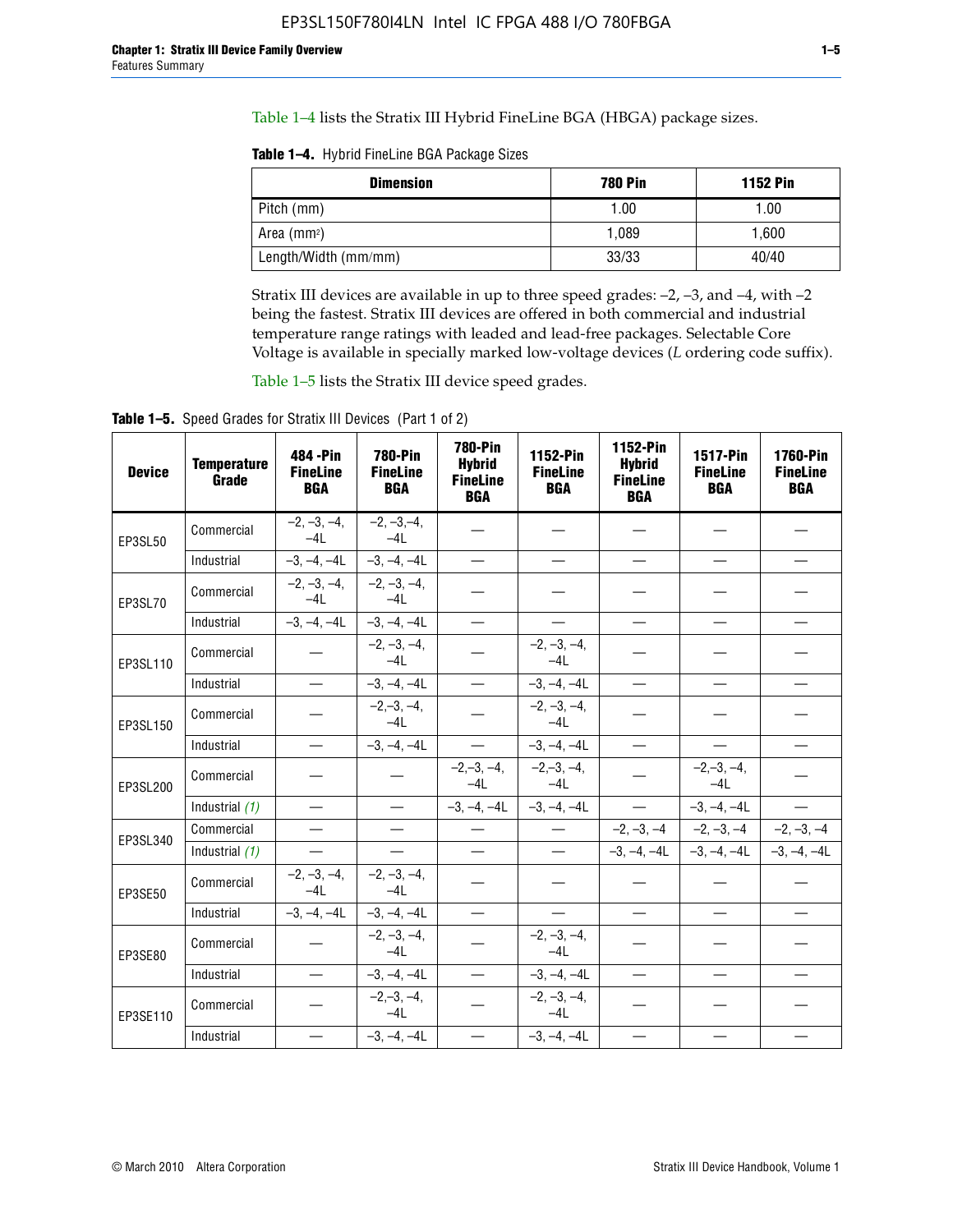| <b>Device</b> | <b>Temperature</b><br>Grade | 484 - Pin<br><b>FineLine</b><br><b>BGA</b> | <b>780-Pin</b><br><b>FineLine</b><br><b>BGA</b> | <b>780-Pin</b><br><b>Hybrid</b><br><b>FineLine</b><br><b>BGA</b> | 1152-Pin<br><b>FineLine</b><br>BGA | 1152-Pin<br><b>Hybrid</b><br><b>FineLine</b><br>BGA | <b>1517-Pin</b><br><b>FineLine</b><br><b>BGA</b> | <b>1760-Pin</b><br><b>FineLine</b><br><b>BGA</b> |
|---------------|-----------------------------|--------------------------------------------|-------------------------------------------------|------------------------------------------------------------------|------------------------------------|-----------------------------------------------------|--------------------------------------------------|--------------------------------------------------|
| EP3SE260      | Commercial                  |                                            |                                                 | $-2, -3, -4,$<br>$-4L$                                           | $-2, -3, -4,$<br>$-4L$             |                                                     | $-2, -3, -4,$<br>$-4L$                           |                                                  |
|               | Industrial $(1)$            |                                            |                                                 | $-3, -4, -4L$                                                    | $-3, -4, -4L$                      |                                                     | $-3, -4, -4L$                                    |                                                  |

**Table 1–5.** Speed Grades for Stratix III Devices (Part 2 of 2)

**Note to Table 1–5:**

(1) For EP3SL340, EP3SL200, and EP3SE260 devices, the industrial junction temperature range for –4L is 0–100°C, regardless of supply voltage.

# **Architecture Features**

The following section describes the various features of the Stratix III family FPGAs.

## **Logic Array Blocks and Adaptive Logic Modules**

The Logic Array Block (LAB) is composed of basic building blocks known as Adaptive Logic Modules (ALMs) that can be configured to implement logic, arithmetic, and register functions. Each LAB consists of ten ALMs, carry chains, shared arithmetic chains, LAB control signals, local interconnect, and register chain connection lines. ALMs are part of a unique, innovative logic structure that delivers faster performance, minimizes area, and reduces power consumption. ALMs expand the traditional 4-input look-up table architecture to 7 inputs, increasing performance by reducing LEs, logic levels, and associated routing. In addition, ALMs maximize DSP performance with dedicated functionality to efficiently implement adder trees and other complex arithmetic functions. The Quartus II Compiler places associated logic in an LAB or adjacent LABs, allowing the use of local, shared arithmetic chain, and register chain connections for performance and area efficiency.

The Stratix III LAB has a new derivative called Memory LAB (or MLAB), which adds SRAM memory capability to the LAB. MLAB is a superset of the LAB and includes all LAB features. MLABs support a maximum of 320 bits of simple dual-port Static Random Access Memory (SRAM). Each ALM in an MLAB can be configured as a 16×2 block, resulting in a configuration of 16×20 simple dual port SRAM block. MLAB and LAB blocks always co-exist as pairs in all Stratix III families, allowing up to 50% of the logic (LABs) to be traded for memory (MLABs).



f For more information about LABs and ALMs, refer to the *[Logic Array Blocks and](http://www.altera.com/literature/hb/stx3/stx3_siii51002.pdf)  [Adaptive Logic Modules in Stratix III Devices](http://www.altera.com/literature/hb/stx3/stx3_siii51002.pdf)* chapter.



For more information about MLAB modes, features and design considerations, refer to the *[TriMatrix Embedded Memory Blocks in Stratix III Devices](http://www.altera.com/literature/hb/stx3/stx3_siii51004.pdf)* chapter.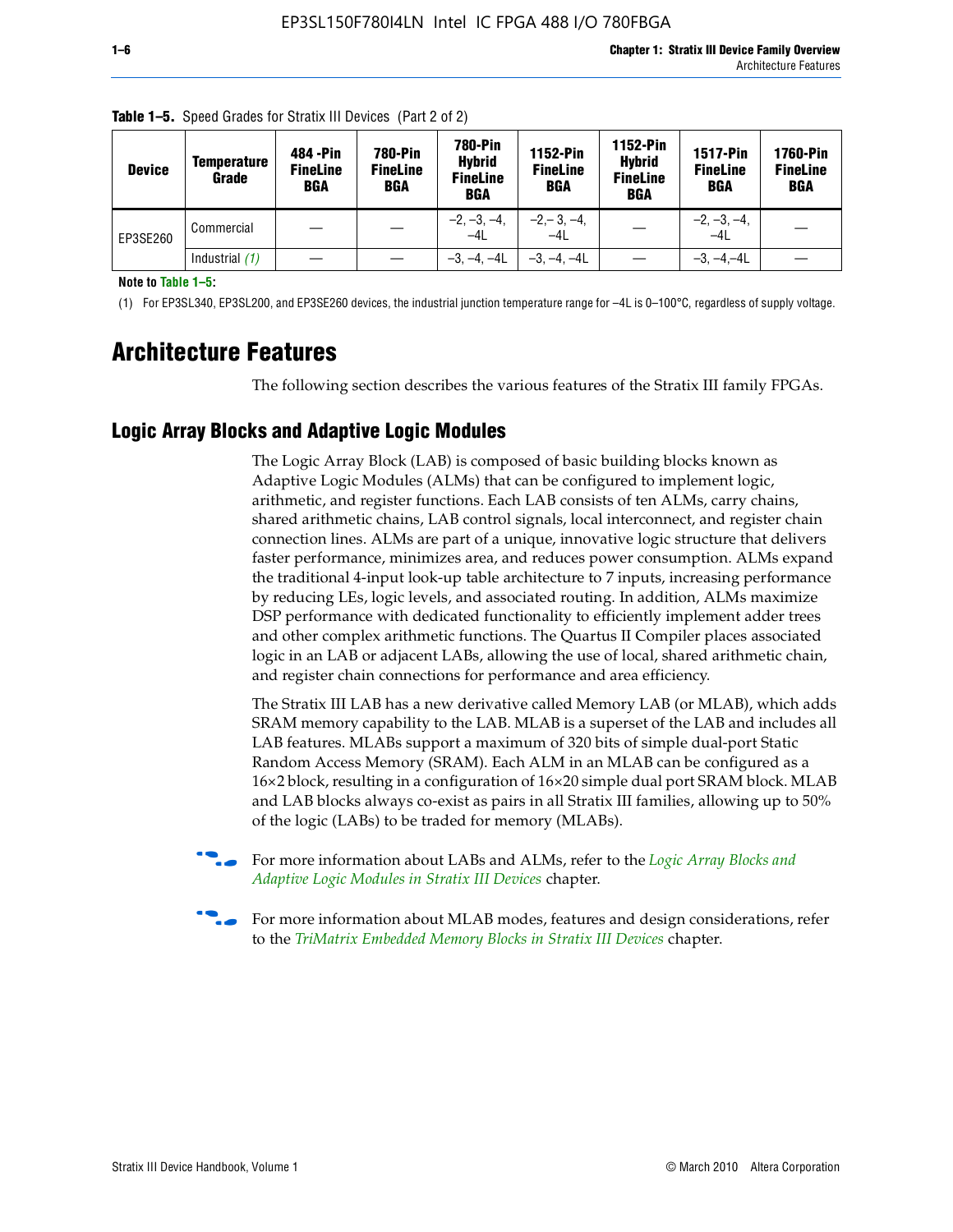#### **MultiTrack Interconnect**

In the Stratix III architecture, connections between ALMs, TriMatrix memory, DSP blocks, and device I/O pins are provided by the MultiTrack interconnect structure with DirectDrive technology. The MultiTrack interconnect consists of continuous, performance-optimized row and column interconnects that span fixed distances. A routing structure with fixed length resources for all devices allows predictable and repeatable performance when migrating through different device densities. The MultiTrack interconnect provides 1-hop connection to 34 adjacent LABs, 2-hop connections to 96 adjacent LABs and 3-hop connections to 160 adjacent LABs.

DirectDrive technology is a deterministic routing technology that ensures identical routing resource usage for any function regardless of placement in the device. The MultiTrack interconnect and DirectDrive technology simplify the integration stage of block-based designing by eliminating the reoptimization cycles that typically follow design changes and additions. The Quartus II Compiler also automatically places critical design paths on faster interconnects to improve design performance.

#### **For more information, refer to the** *[MultiTrack Interconnect in Stratix III Devices](http://www.altera.com/literature/hb/stx3/stx3_siii51003.pdf)* **chapter.**

#### **TriMatrix Embedded Memory Blocks**

TriMatrix embedded memory blocks provide three different sizes of embedded SRAM to efficiently address the needs of Stratix III FPGA designs. TriMatrix memory includes the following blocks:

- 320-bit MLAB blocks optimized to implement filter delay lines, small FIFO buffers, and shift registers
- 9-Kbit M9K blocks that can be used for general purpose memory applications
- 144-Kbit M144K blocks that are ideal for processor code storage, packet and video frame buffering

Each embedded memory block can be independently configured to be a single- or dual-port RAM, ROM, or shift register via the Quartus II MegaWizard™ Plug-In Manager. Multiple blocks of the same type can also be stitched together to produce larger memories with minimal timing penalty. TriMatrix memory provides up to 16,272 Kbits of embedded SRAM at up to 600 MHz operation.

For more information about TriMatrix memory blocks, modes, features, and design considerations, refer to the *[TriMatrix Embedded Memory Blocks in Stratix III Devices](http://www.altera.com/literature/hb/stx3/stx3_siii51004.pdf)* chapter.

#### **DSP Blocks**

Stratix III devices have dedicated high-performance digital signal processing (DSP) blocks optimized for DSP applications requiring high data throughput. Stratix III devices provide you with the ability to implement various high-performance DSP functions easily. Complex systems such as WiMAX, 3GPP WCDMA, CDMA2000, voice over Internet Protocol (VoIP), H.264 video compression, and high-definition television (HDTV) require high-performance DSP blocks to process data. These system designs typically use DSP blocks to implement finite impulse response (FIR) filters, complex FIR filters, infinite impulse response (IIR) filters, fast Fourier transform (FFT) functions, and discrete cosine transform (DCT) functions.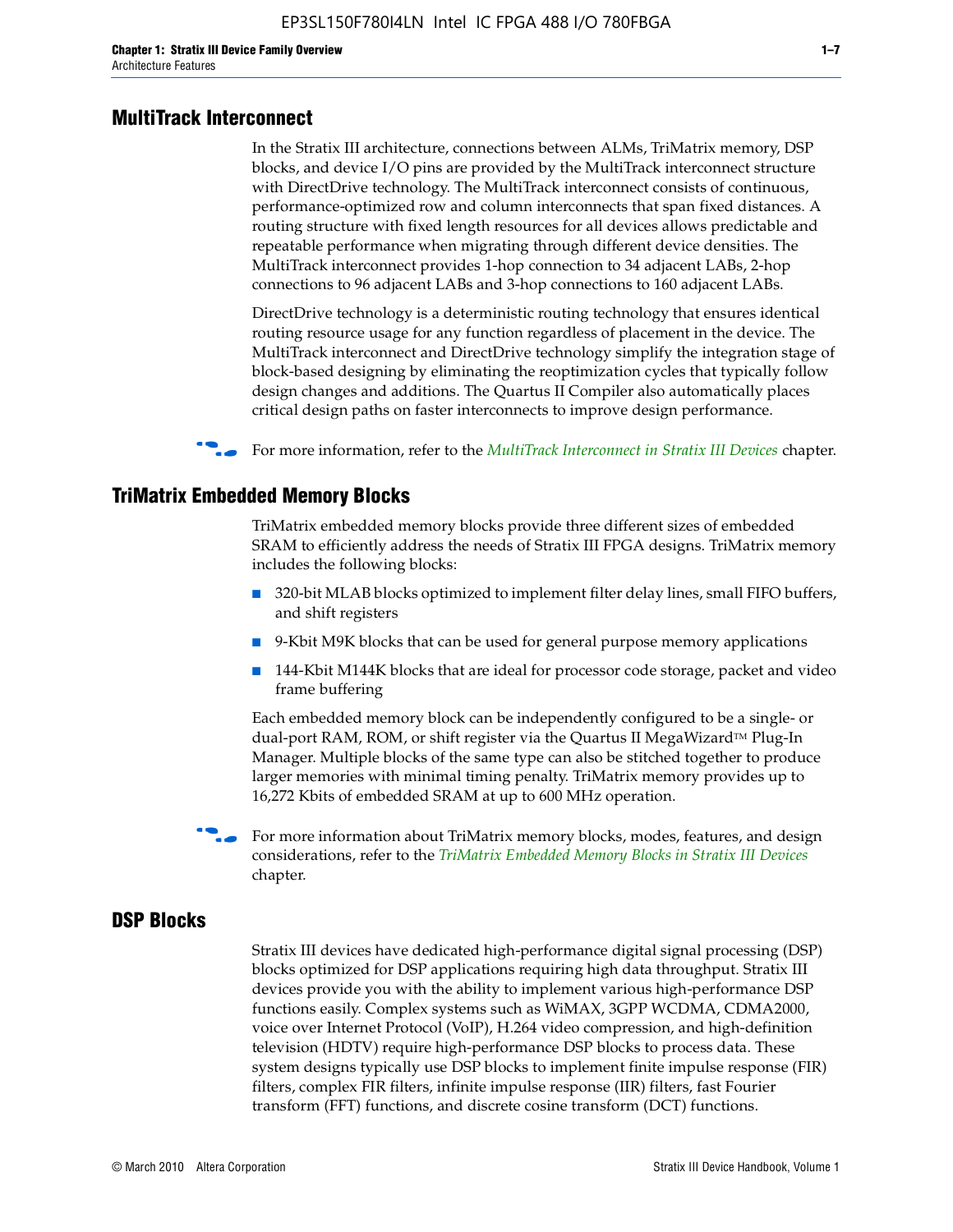Stratix III devices have up to 112 DSP blocks. The architectural highlights of the Stratix III DSP block are the following:

- High-performance, power optimized, fully pipelined multiplication operations
- Native support for 9-bit, 12-bit, 18-bit, and 36-bit word lengths
- Native support for 18-bit complex multiplications
- Efficient support for floating point arithmetic formats (24-bit for Single Precision and 53-bit for Double Precision)
- Signed and unsigned input support
- Built-in addition, subtraction, and accumulation units to efficiently combine multiplication results
- Cascading 18-bit input bus to form tap-delay lines
- Cascading 44-bit output bus to propagate output results from one block to the next block
- Rich and flexible arithmetic rounding and saturation units
- Efficient barrel shifter support
- Loopback capability to support adaptive filtering

DSP block multipliers can optionally feed an adder/subtractor or accumulator in the block depending on user configuration. This option saves ALM routing resources and increases performance, because all connections and blocks are inside the DSP block. Additionally, the DSP Block input registers can efficiently implement shift registers for FIR filter applications, and the Stratix III DSP blocks support rounding and saturation. The Quartus II software includes megafunctions that control the mode of operation of the DSP blocks based on user parameter settings.

f For more information, refer to the *[DSP Blocks in Stratix III Devices](http://www.altera.com/literature/hb/stx3/stx3_siii51005.pdf)* chapter.

#### **Clock Networks and PLLs**

Stratix III devices provide dedicated Global Clock Networks (GCLKs), Regional Clock Networks (RCLKs), and Periphery Clock Networks (PCLKs). These clocks are organized into a hierarchical clock structure that provides up to 104 unique clock domains (16 GCLK + 88 RCLK) within the Stratix III device and allows for up to 38 (16 GCLK + 22 RCLK) unique GCLK/RCLK clock sources per device quadrant.

Stratix III devices deliver abundant PLL resources with up to 12 PLLs per device and up to 10 outputs per PLL. Every output can be independently programmed, creating a unique, customizable clock frequency. Inherent jitter filtration and fine granularity control over multiply, divide ratios, and dynamic phase-shift reconfiguration provide the high-performance precision required in today's high-speed applications. Stratix III PLLs are feature rich, supporting advanced capabilities such as clock switchover, reconfigurable phase shift, PLL reconfiguration, and reconfigurable bandwidth. PLLs can be used for general-purpose clock management supporting multiplication, phase shifting, and programmable duty cycle. Stratix III PLLs also support external feedback mode, spread-spectrum input clock tracking, and post-scale counter cascading.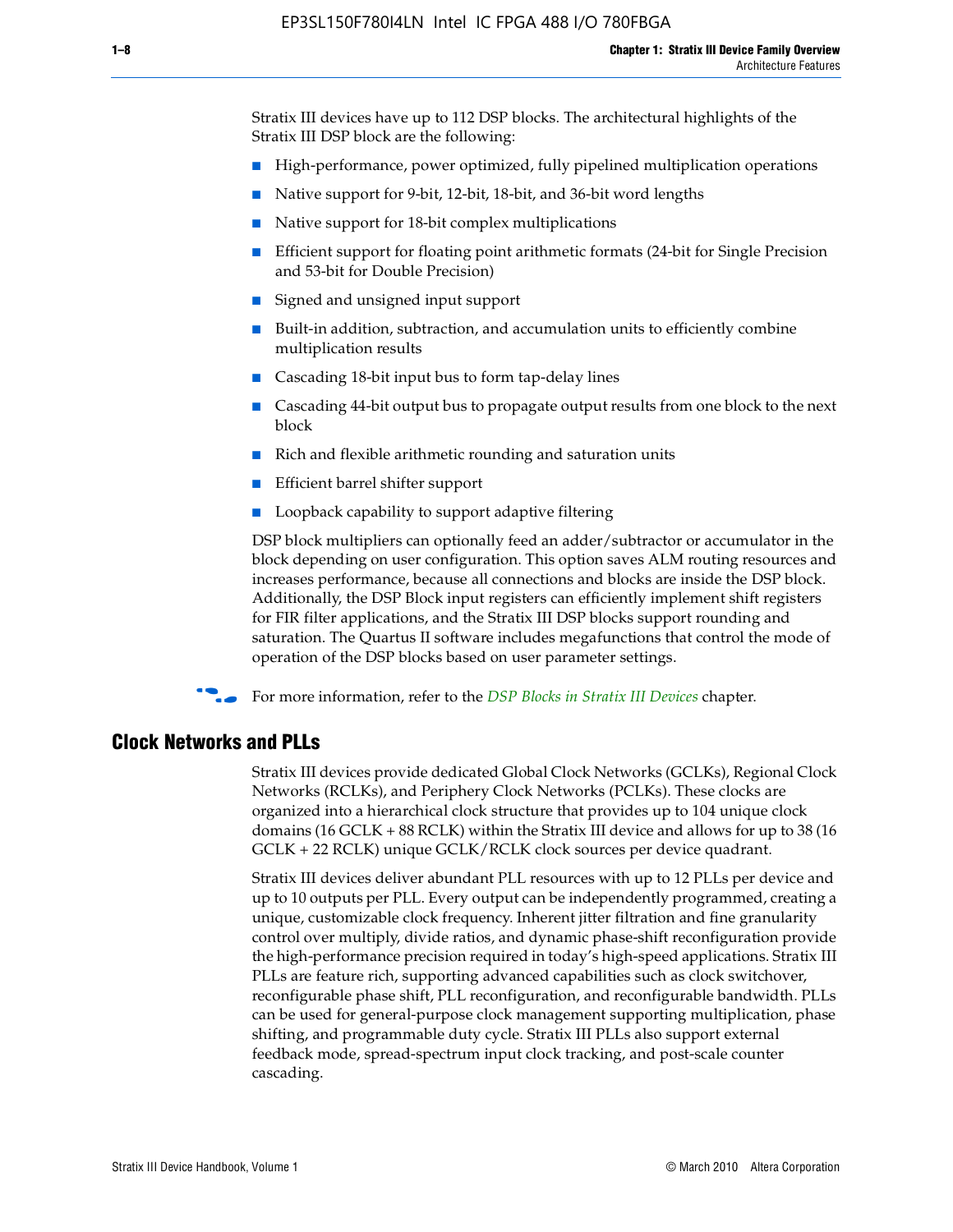f For more information, refer to the *[Clock Networks and PLLs in Stratix III Devices](http://www.altera.com/literature/hb/stx3/stx3_siii51006.pdf)* chapter.

## **I/O Banks and I/O Structure**

Stratix III devices contain up to 24 modular I/O banks, each of which contains 24, 32, 36, 40, or 48 I/Os. This modular bank structure improves pin efficiency and eases device migration. The I/O banks contain circuitry to support external memory interfaces at speeds up to 533 MHz and high-speed differential I/O interfaces meeting up to 1.6 Gbps performance. It also supports high-speed differential inputs and outputs running at speeds up to 800 MHz.

Stratix III devices support a wide range of industry I/O standards, including single-ended, voltage referenced single-ended, and differential I/O standards. The Stratix III I/O supports programmable bus hold, programmable pull-up resistor, programmable slew rate, programmable drive strength, programmable output delay control, and open-drain output. Stratix III devices also support on-chip series  $(R<sub>s</sub>)$  and on-chip parallel  $(R_T)$  termination with auto calibration for single-ended I/O standards and on-chip differential termination  $(R_D)$  for LVDS I/O standards on Left/Right I/O banks. Dynamic OCT is also supported on bi-directional I/O pins in all I/O banks.

**For more information, refer to the** *[Stratix III Device I/O Features](http://www.altera.com/literature/hb/stx3/stx3_siii51007.pdf)* **chapter.** 

# **External Memory Interfaces**

The Stratix III I/O structure has been completely redesigned to provide flexibility and enable high-performance support for existing and emerging external memory standards such as DDR, DDR2, DDR3, QDR II, QDR II+, and RLDRAM II at frequencies of up to 533 MHz.

Packed with features such as dynamic on-chip termination, trace mismatch compensation, read/write leveling, half-rate registers, and 4-to 36-bit programmable DQ group widths, Stratix III I/Os supply the built-in functionality required for rapid and robust implementation of external memory interfaces. Double data-rate support is found on all sides of the Stratix III device. Stratix III devices provide an efficient architecture to quickly and easily fit wide external memory interfaces exactly where you want them.

A self-calibrating soft IP core (ALTMEMPHY), optimized to take advantage of the Stratix III device I/O, along with the Quartus II timing analysis tool (TimeQuest), provide the total solution for the highest reliable frequency of operation across process voltage and temperature.

f For more information about external memory interfaces, refer to the *[External Memory](http://www.altera.com/literature/hb/stx3/stx3_siii51008.pdf)  [Interfaces in Stratix III Devices](http://www.altera.com/literature/hb/stx3/stx3_siii51008.pdf)* chapter.

#### **High-Speed Differential I/O Interfaces with DPA**

Stratix III devices contain dedicated circuitry for supporting differential standards at speeds up to 1.6 Gbps. The high-speed differential I/O circuitry supports the following high-speed I/O interconnect standards and applications: Utopia IV, SPI-4.2, SFI-4, 10 Gigabit Ethernet XSBI, Rapid I/O, and NPSI. Stratix III devices support 2×, 4×, 6×, 7×, 8×, and 10× SERDES modes for high-speed differential I/O interfaces and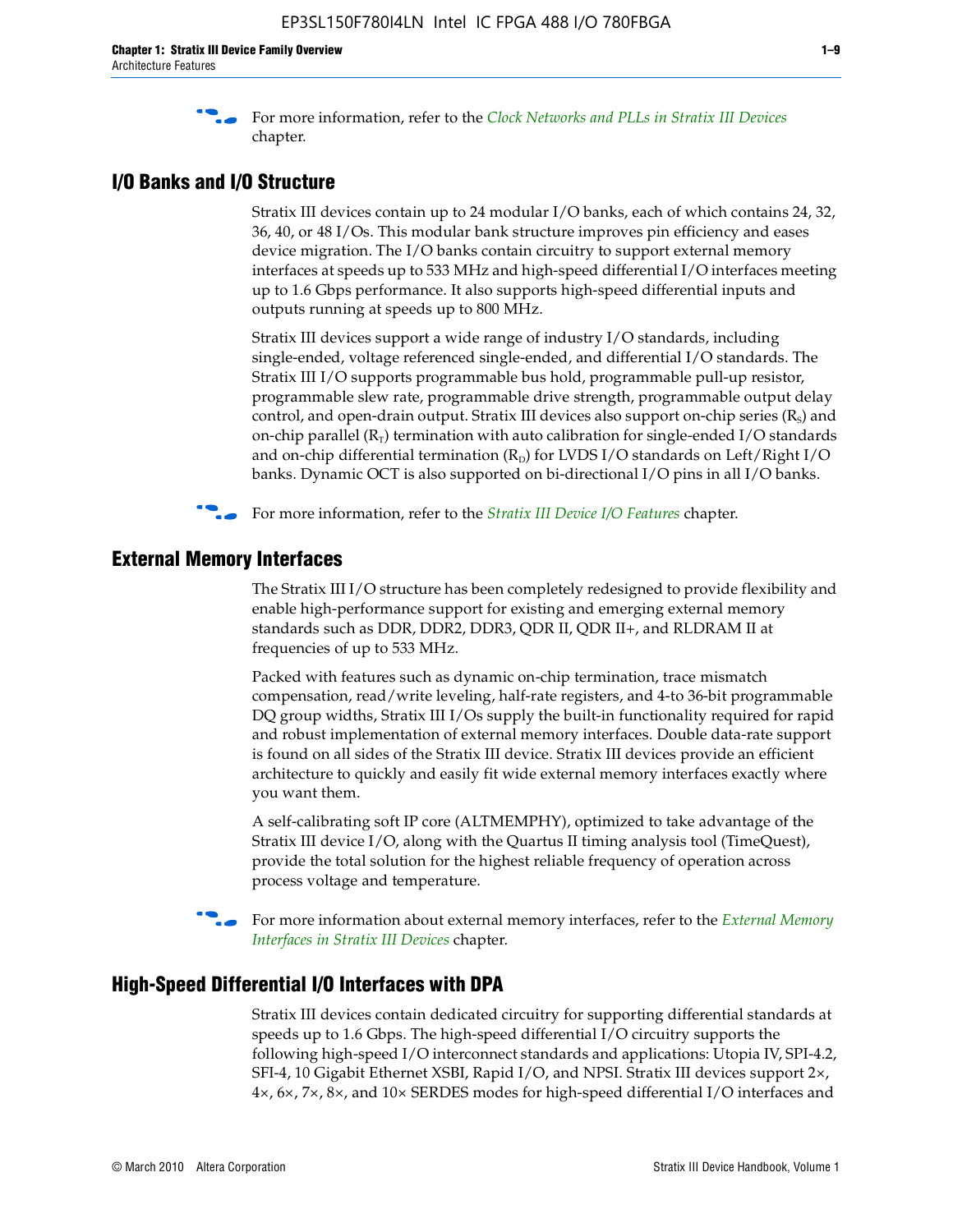4×, 6×, 7×, 8×, and 10× SERDES modes when using the dedicated DPA circuitry. DPA minimizes bit errors, simplifies PCB layout and timing management for high-speed data transfer, and eliminates channel-to-channel and channel-to-clock skew in high-speed data transmission systems. Soft CDR can also be implemented, enabling low-cost 1.6-Gbps clock embedded serial links.

Stratix III devices have the following dedicated circuitry for high-speed differential I/O support:

- Differential I/O buffer
- Transmitter serializer
- Receiver deserializer
- Data realignment
- Dynamic phase aligner (DPA)
- Soft CDR functionality
- Synchronizer (FIFO buffer)
- PLLs

**for more information, refer to the** *High Speed Differential I/O Interfaces with DPA in [Stratix III Devices](http://www.altera.com/literature/hb/stx3/stx3_siii51009.pdf)* chapter.

#### **Hot Socketing and Power-On Reset**

Stratix III devices are hot-socketing compliant. Hot socketing is also known as hot plug-in or hot swap, and power sequencing support without the use of any external devices. Robust on-chip hot-socketing and power-sequencing support ensures proper device operation independent of the power-up sequence. You can insert or remove a Stratix III board in a system during system operation without causing undesirable effects to the running system bus or the board that was inserted into the system.

The hot-socketing feature makes it easier to use Stratix III devices on PCBs that also contain a mixture of 3.3-V, 3.0-V, 2.5-V, 1.8-V, 1.5-V, and 1.2-V devices. With the Stratix III hot socketing feature, you do not need to ensure a specific power-up sequence for each device on the board.

f For more information, refer to the *[Hot Socketing and Power-On Reset in Stratix III](http://www.altera.com/literature/hb/stx3/stx3_siii51010.pdf)  [Device](http://www.altera.com/literature/hb/stx3/stx3_siii51010.pdf)s* chapter.

#### **Configuration**

Stratix III devices are configured using one of the following four configuration schemes:

- Fast passive parallel (FPP)
- Fast active serial (AS)
- Passive serial (PS)
- Joint Test Action Group (JTAG)

All configuration schemes use either an external controller (for example, a  $MAX<sup>®</sup>$  II device or microprocessor), a configuration device, or a download cable.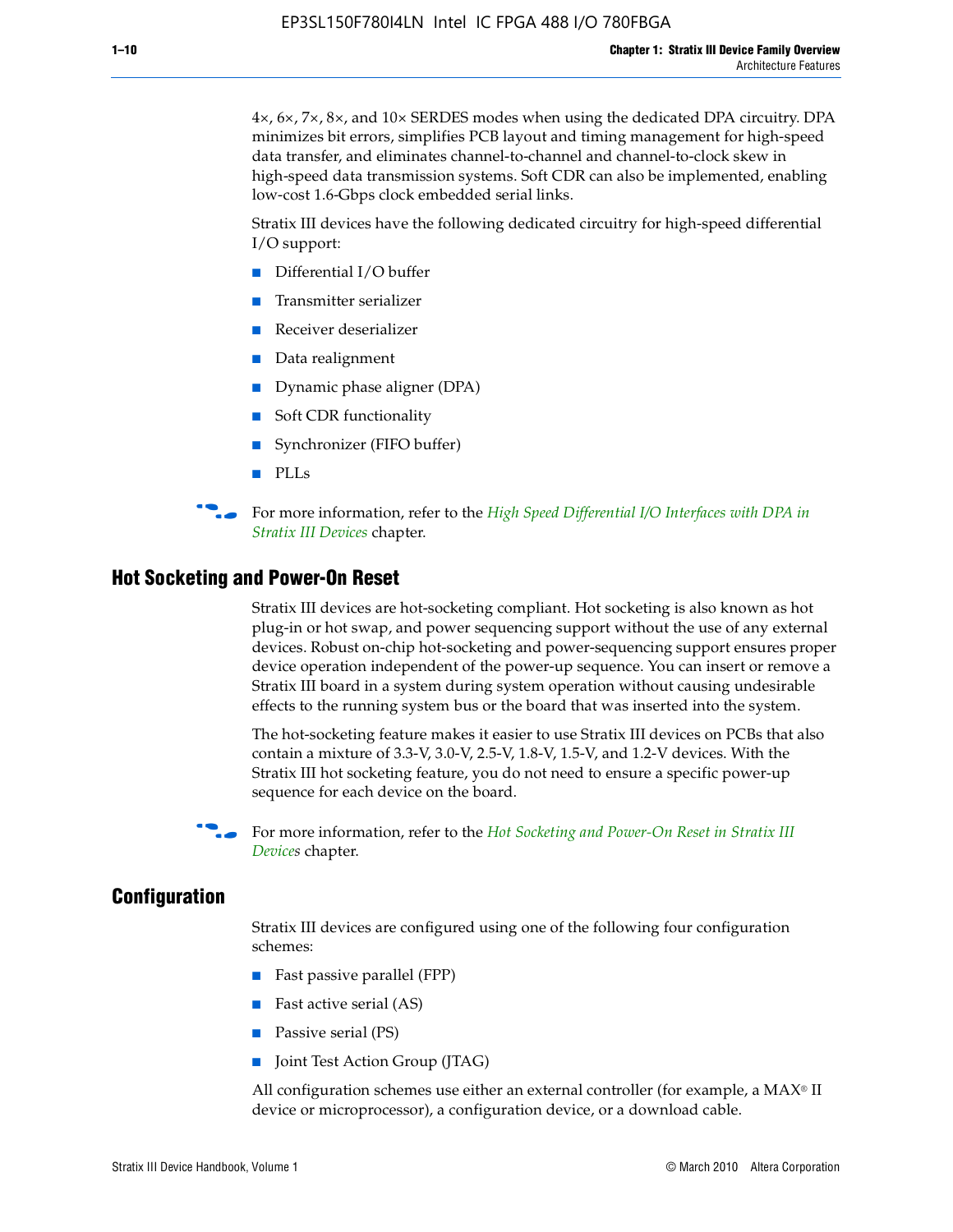Stratix III devices support configuration data decompression, which saves configuration memory space and time. This feature allows you to store compressed configuration data in configuration devices or other memory and transmit this compressed bitstream to Stratix III devices. During configuration, the Stratix III device decompresses the bitstream in real time and programs its SRAM cells.

Stratix III devices support decompression in the FPP when using a MAX II device/microprocessor plus flash, fast AS, and PS configuration schemes. The Stratix III decompression feature is not available in the FPP when using the enhanced configuration device and JTAG configuration schemes.

For more information, refer to the *[Configuring Stratix III Devices](http://www.altera.com/literature/hb/stx3/stx3_siii51011.pdf)* chapter.

# **Remote System Upgrades**

Stratix III devices feature remote system upgrade capability, allowing error-free deployment of system upgrades from a remote location securely and reliably. Soft logic (either the Nios embedded processor or user logic) implemented in a Stratix III device can download a new configuration image from a remote location, store it in configuration memory, and direct the dedicated remote system upgrade circuitry to initiate a reconfiguration cycle. The dedicated circuitry performs error detection during and after the configuration process, and can recover from an error condition by reverting back to a safe configuration image, and provides error status information. This dedicated remote system upgrade circuitry is unique to Stratix series FPGAs and helps to avoid system downtime.



**For more information, refer to the** *[Remote System Upgrades with Stratix III Devices](http://www.altera.com/literature/hb/stx3/stx3_siii51012.pdf)* chapter.

## **IEEE 1149.1 (JTAG) Boundary-Scan Testing**

Stratix III devices support the JTAG IEEE Std. 1149.1 specification. The Boundary-Scan Test (BST) architecture offers the capability to test pin connections without using physical test probes and capture functional data while a device is operating normally. Boundary-scan cells in the Stratix III device can force signals onto pins or capture data from pin or logic array signals. Forced test data is serially shifted into the boundary-scan cells. Captured data is serially shifted out and externally compared to expected results. In addition to BST, you can use the IEEE Std. 1149.1 controller for Stratix III device in-circuit reconfiguration (ICR).

For more information, refer to the *IEEE 1149.1 (JTAG) Boundary Scan Testing in [Stratix III Devices](http://www.altera.com/literature/hb/stx3/stx3_siii51013.pdf)* chapter.

## **Design Security**

Stratix III devices are high-density, high-performance FPGAs with support for 256-bit volatile and non-volatile security keys to protect designs against copying, reverse engineering, and tampering. Stratix III devices have the ability to decrypt a configuration bitstream using the Advanced Encryption Standard (AES) algorithm, an industry standard encryption algorithm that is FIPS-197 certified and requires a 256-bit security key.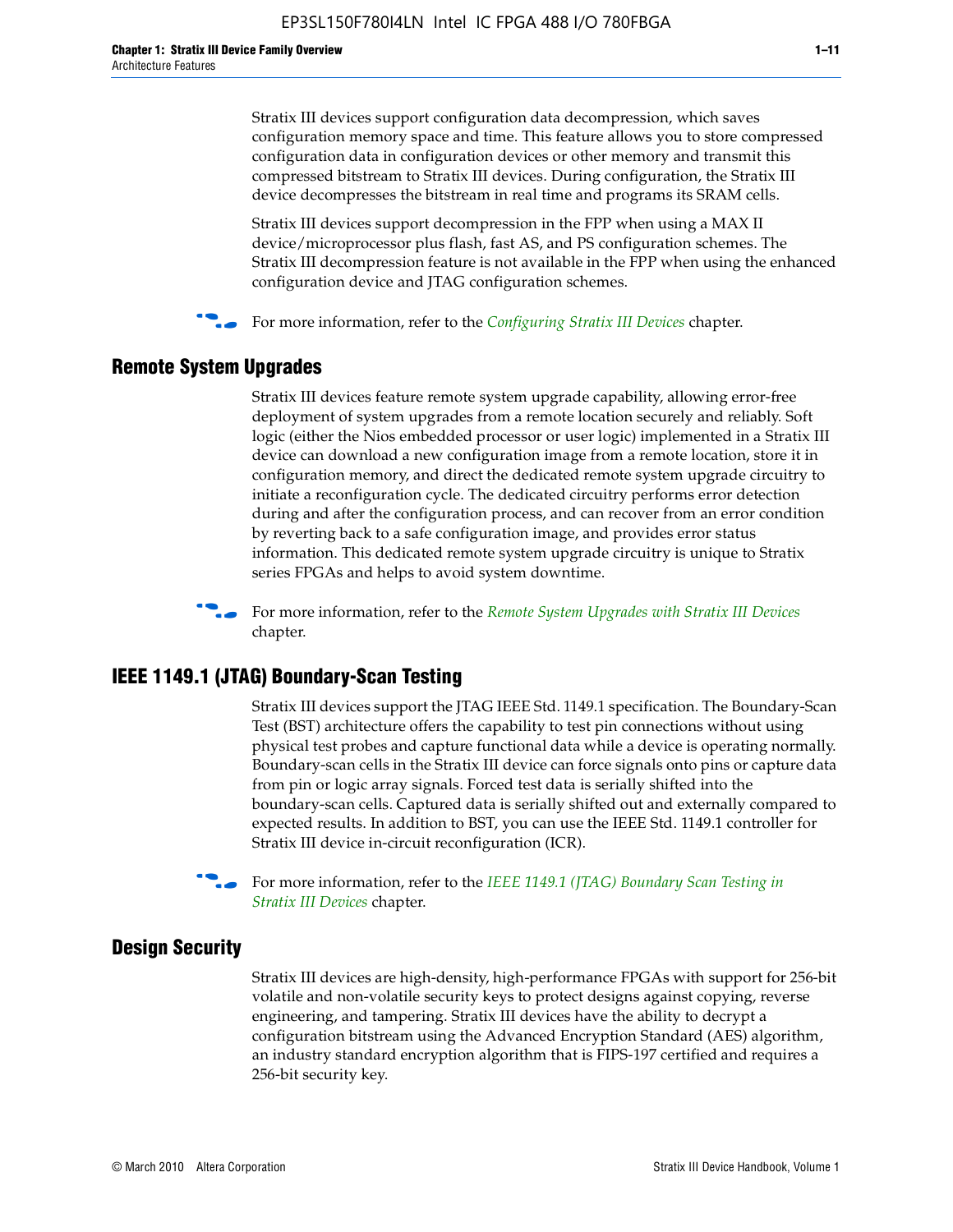The design security feature is available when configuring Stratix III FPGAs using the fast passive parallel (FPP) configuration mode with an external host (such as a MAX II device or microprocessor), or when using fast active serial (AS) or passive serial (PS) configuration schemes.

f For more information about the design security feature, refer to the *[Design Security in](http://www.altera.com/literature/hb/stx3/stx3_siii51014.pdf)  [Stratix III Devices](http://www.altera.com/literature/hb/stx3/stx3_siii51014.pdf)* chapter.

## **SEU Mitigation**

Stratix III devices have built-in error detection circuitry to detect data corruption due to soft errors in the configuration random-access memory (CRAM) cells. This feature allows all CRAM contents to be read and verified continuously during user mode operation to match a configuration-computed CRC value. The enhanced CRC circuit and frame-based configuration architecture allows detection and location of multiple, single, and adjacent bit errors which, in conjunction with a soft circuit supplied as a reference design, allows don't-care soft errors in the CRAM to be ignored during device operation. This provides a steep decrease in the effective soft error rate, increasing system reliability.

On-chip memory block SEU mitigation is also offered using the ninth bit and a configurable megafunction in the Quartus II software for MLAB and M9K blocks while the M144K memory blocks have built-in error correction code (ECC) circuitry.

For more information about the dedicated error detection circuitry, refer to the *SEU [Mitigation in Stratix III Devices](http://www.altera.com/literature/hb/stx3/stx3_siii51015.pdf)* chapter.

#### **Programmable Power**

Stratix III delivers Programmable Power, the only FPGA with user programmable power options balancing today's power and performance requirements. Stratix III devices utilize the most advanced power-saving techniques, including a variety of process, circuit, and architecture optimizations and innovations. In addition, user controllable power reduction techniques provide an optimal balance of performance and power reduction specific for each design configured into the Stratix III FPGA. The Quartus II software (starting from version 6.1) automatically optimizes designs to meet the performance goals while simultaneously leveraging the programmable power-saving options available in the Stratix III FPGA without the need for any changes to the design flow.

For more information about Programmable Power in Stratix III devices, refer to the following documents:

- *[Programmable Power and Temperature Sensing Diode in Stratix III Devices](http://www.altera.com/literature/hb/stx3/stx3_siii51016.pdf) chapter*
- *[AN 437: Power Optimization in Stratix III FPGAs](http://www.altera.com/literature/an/AN437.pdf)*
- *[Stratix III Programmable Power White Paper](http://www.altera.com/literature/wp/wp-01006.pdf)*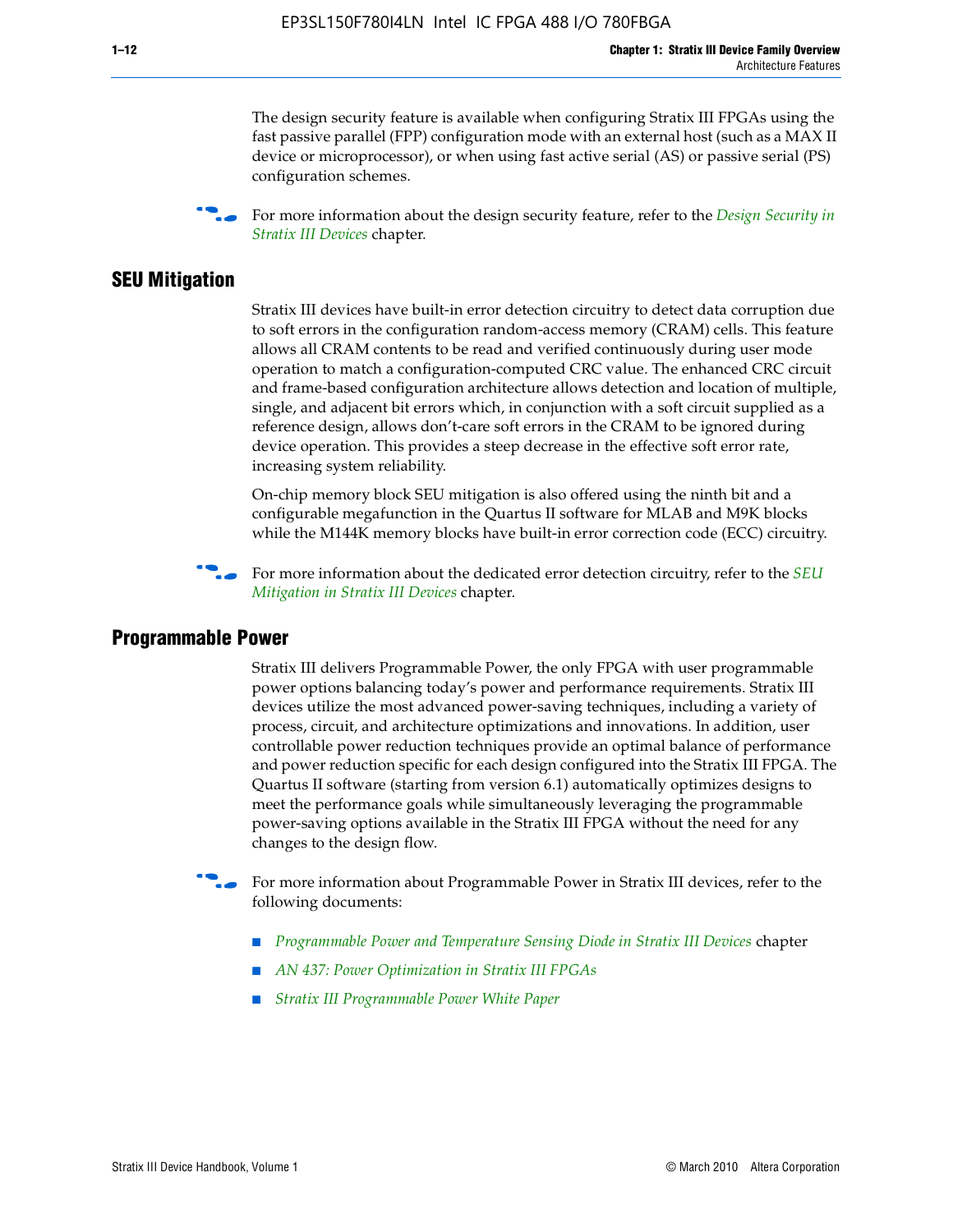# **Signal Integrity**

Stratix III devices simplify the challenge of signal integrity through a number of chip, package, and board level enhancements to enable efficient high-speed data transfer into and out of the device. These enhancements include:

- 8:1:1 user I/O/Gnd/V<sub>cc</sub> ratio to reduce the loop inductance in the package
- Dedicated power supply for each I/O bank, limit of I/Os is 24 to 48 I/Os per bank, to help limit simultaneous switching noise
- Programmable slew-rate support with up to four settings to match desired I/O standard, control noise, and overshoot
- Programmable output-current drive strength support with up to six settings to match desired I/O standard performance
- Programmable output-delay support to control rise/fall times and adjust duty cycle, compensate for skew, and reduce simultaneous switching outputs (SSO) noise
- Dynamic OCT with auto calibration support for series and parallel OCT and differential OCT support for LVDS I/O standard on the left/right banks
- For mor[e](http://www.altera.com/literature/hb/qts/quartusii_handbook.pdf) information about SI support in the Quartus II software, refer to the *[Quartus II Handbook](http://www.altera.com/literature/hb/qts/quartusii_handbook.pdf)*.

For more information about how to use the various configuration, PLL, external memory interfaces, I/O, high-speed differential I/O, power, and JTAG pins, refer to the *[Stratix III Device Family Pin Connection Guidelines](http://www.altera.com/literature/dp/stx3/PCG-01004.pdf)*.

# **Reference and Ordering Information**

The following section describes Stratix III device software support and ordering information.

# **Software Support**

Stratix III devices are supported by the Altera Quartus II design software, version 6.1 and later, which provides a comprehensive environment for system-on-a-programmable-chip (SOPC) design. The Quartus II software includes HDL and schematic design entry, compilation and logic synthesis, full simulation and advanced timing analysis, SignalTap® II logic analyzer, and device configuration.

**For more information about the [Quartus II](http://www.altera.com/literature/hb/qts/quartusii_handbook.pdf) software features, refer to the** *Quartus II* **<b>Fig. 7** *[Handbook](http://www.altera.com/literature/hb/qts/quartusii_handbook.pdf)*.

The Quartus II software supports a variety of operating systems. The specific operating system for the Quartus II software can be obtained from the Quartus II **Readme.txt** file or the *[Operating System Support](http://www.altera.com/support/software/os_support/oss-index.html)* section of the Altera website. It also supports seamless integration with industry-leading EDA tools through the NativeLink® interface.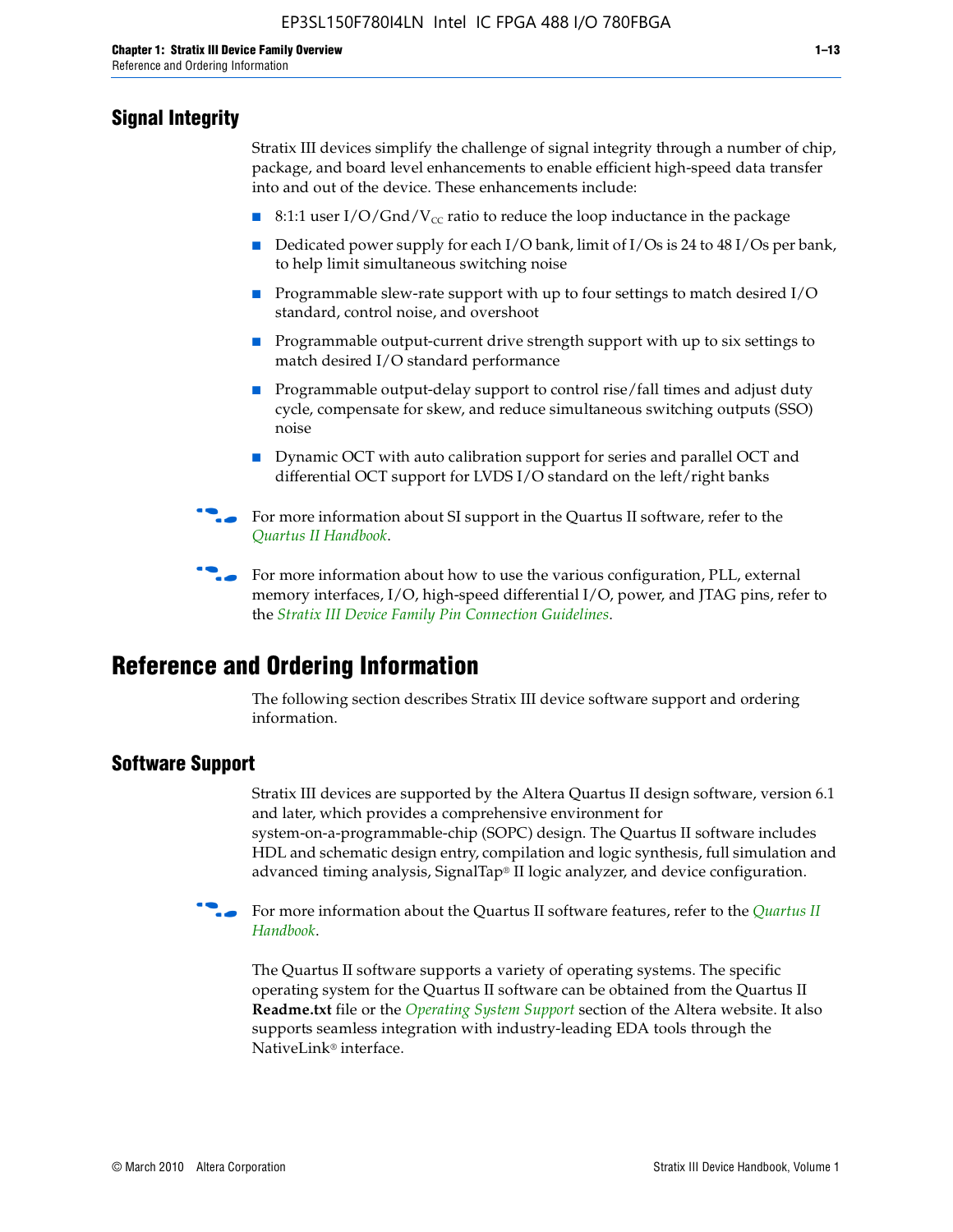# **Ordering Information**

Figure 1–1 shows the ordering codes for Stratix III devices.

For more information about a specific package, refer to the *Stratix III Device Package [Information](http://www.altera.com/literature/hb/stx3/stx3_siii51017.pdf)* chapter.





# **[C](http://www.altera.com/literature/hb/stx3/stx3_siii51012.pdf)hapter Revision History**

Table 1–6 lists the revision history for this chapter.

| <b>Table 1–6.</b> Chapter Revision History (Part 1 of 2) |  |  |  |  |  |
|----------------------------------------------------------|--|--|--|--|--|
|----------------------------------------------------------|--|--|--|--|--|

| <b>Date</b>       | <b>Version</b> | <b>Changes Made</b>                                          |
|-------------------|----------------|--------------------------------------------------------------|
|                   |                | Updated for the Quartus II software version 9.1 SP2 release: |
| <b>March 2010</b> | 1.8            | <b>u</b> Updated Table $1-2$ .                               |
|                   |                | ■ Updated "I/O Banks and I/O Structure" section.             |
| May 2009          | 1.7            | Updated "Software" and "Signal Integrity" sections.          |
|                   |                | Updated "Features" section.                                  |
| February 2009     | 1.6            | <b>u</b> Updated Table $1-1$ .                               |
|                   |                | Removed "Referenced Documents" section.                      |
|                   |                | ■ Updated "Features" section.                                |
| October 2008      | 1.5            | ■ Updated Table 1–1 and Table 1–5.                           |
|                   |                | <b>Updated New Document Format.</b>                          |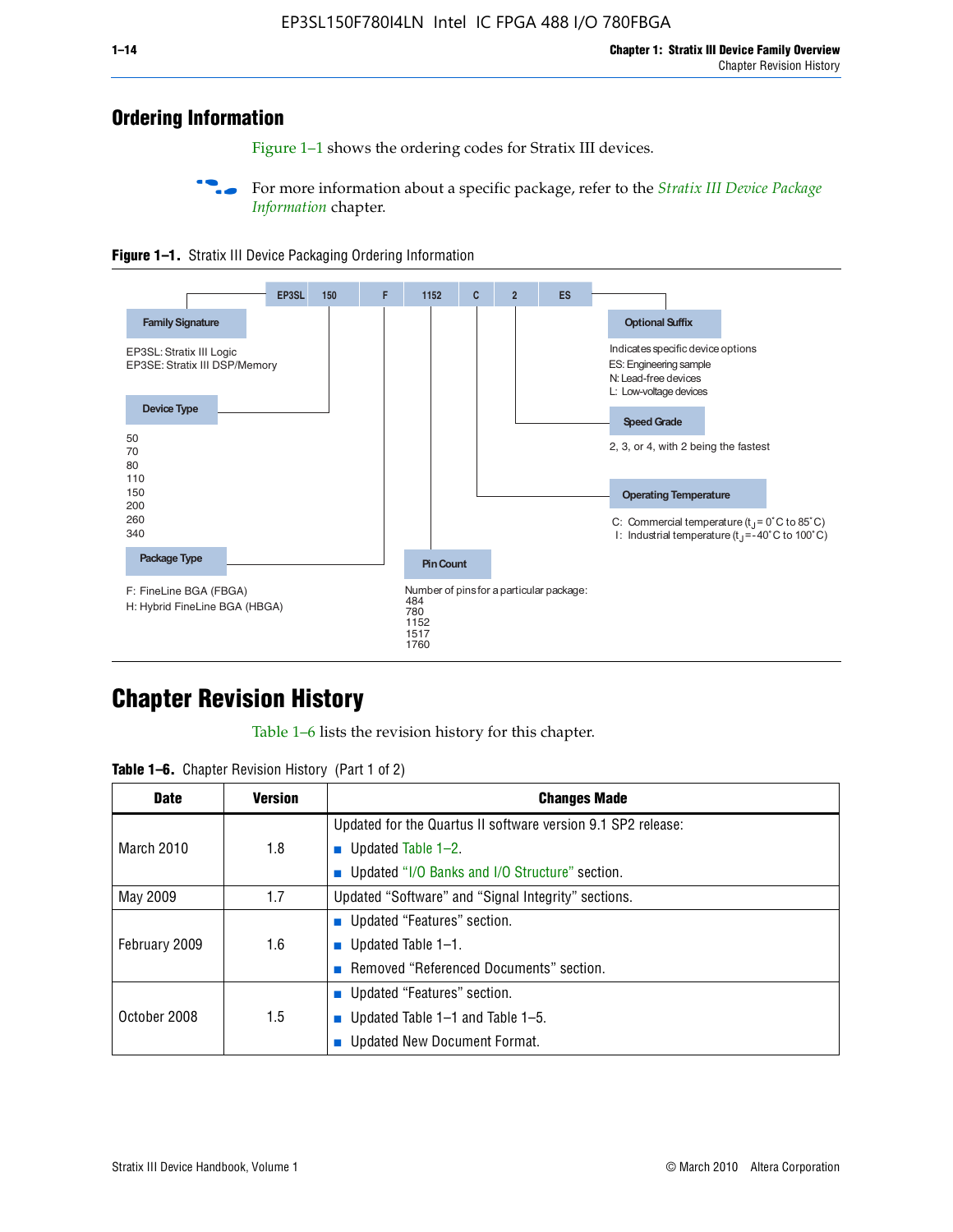#### Table 1–6. Chapter Revision History (Part 2 of 2)

| <b>Date</b>   | <b>Version</b> | <b>Changes Made</b>                                                                             |  |  |  |
|---------------|----------------|-------------------------------------------------------------------------------------------------|--|--|--|
|               |                | <b>Updated "Introduction".</b>                                                                  |  |  |  |
|               |                | $\blacksquare$ Updated Table 1-1.                                                               |  |  |  |
|               | 1.4            | <b>u</b> Updated Table $1-2$ .                                                                  |  |  |  |
| May 2008      |                | Added Table 1-5.<br><b>COL</b>                                                                  |  |  |  |
|               |                | ■ Updated "Reference and Ordering Information".                                                 |  |  |  |
|               |                | ■ Updated package type information in Figure $1-1$ .                                            |  |  |  |
| November 2007 | 1.3            | $\blacksquare$ Updated Table 1-1.                                                               |  |  |  |
|               |                | $\blacksquare$ Updated Table 1-2.                                                               |  |  |  |
|               |                | $\blacksquare$ Minor typo fixes.                                                                |  |  |  |
| October 2007  | 1.2            | Added Table 1-4.                                                                                |  |  |  |
|               |                | Added section "Referenced Documents".                                                           |  |  |  |
|               |                | Added live links for references.                                                                |  |  |  |
| May 2007      | 1.1            | Minor formatting changes, fixed PLL numbers and ALM, LE and MLAB bit counts in<br>Table $1-1$ . |  |  |  |
| November 2006 | 1.0            | Initial Release.                                                                                |  |  |  |